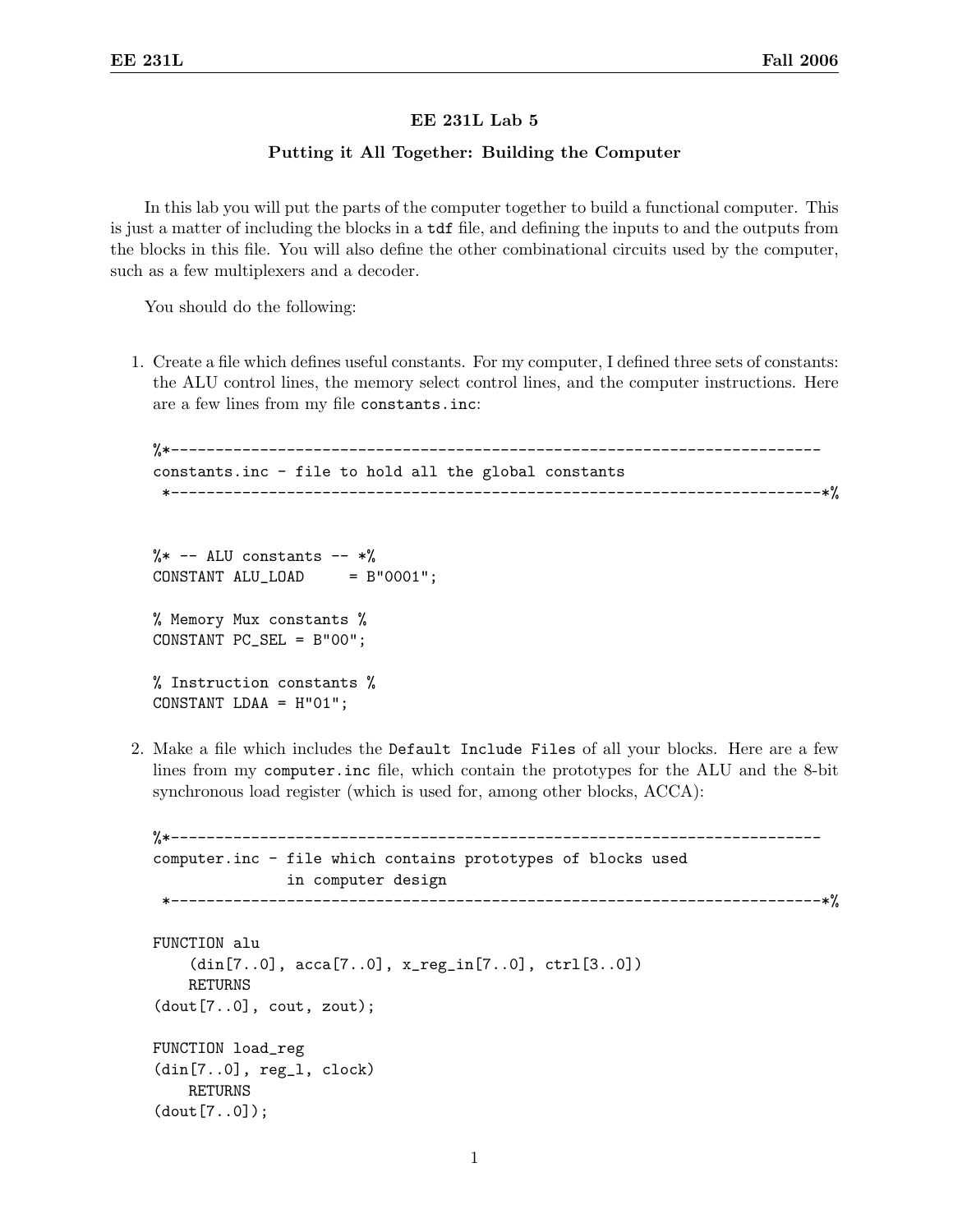FUNCTION load\_inc\_reg (din[7..0], reg\_l, reg\_inc, clock) RETURNS (dout[7..0]);

3. Create the file for the final computer design. Here are some lines from my file computer.tdf — I included the parts which define the inputs to the ALU and ACCA:

```
INCLUDE "constants.inc";
INCLUDE "computer.inc";
SUBDESIGN computer
(
prog_addr[7..0] : INPUT;
prog_data[7..0] : INPUT;
port_in[7..0] : INPUT;
reset : INPUT;
clock : INPUT;
prog_r : INPUT;
prog_w : INPUT;
addr_out[7..0] : OUTPUT;
port_out[7..0] : OUTPUT;
mem_r : OUTPUT;
mem_w : OUTPUT;
mem_cs : OUTPUT;
mem_data[7..0] : BIDIR;
)
VARIABLE
my_alu : alu;
acca : load_reg;
x_reg : load_inc_reg;
BEGIN
% Define the inputs to the ALU %
my_alu.din[] = mem_data[]; % din comes from memory bus %
my_alu.x_reg_in[] = x_reg.dout[]; % X input comes from X register %
my_alu.acca[] = acca.dout[]; % acca comes from the outputs of ACCA %
my_alu.ctrl[] = ctrl.alu_ctl[]; % ctl comes from the control machine %
% Define the inputs to the ACCA %
acca.dim[7..0] = my_alu.dout[]; % din comes from ALU %
acca.reg_l = ctrl.acca_l; % load enable comes from control machine %
acca.clock = clock; % clock is the global clock %
```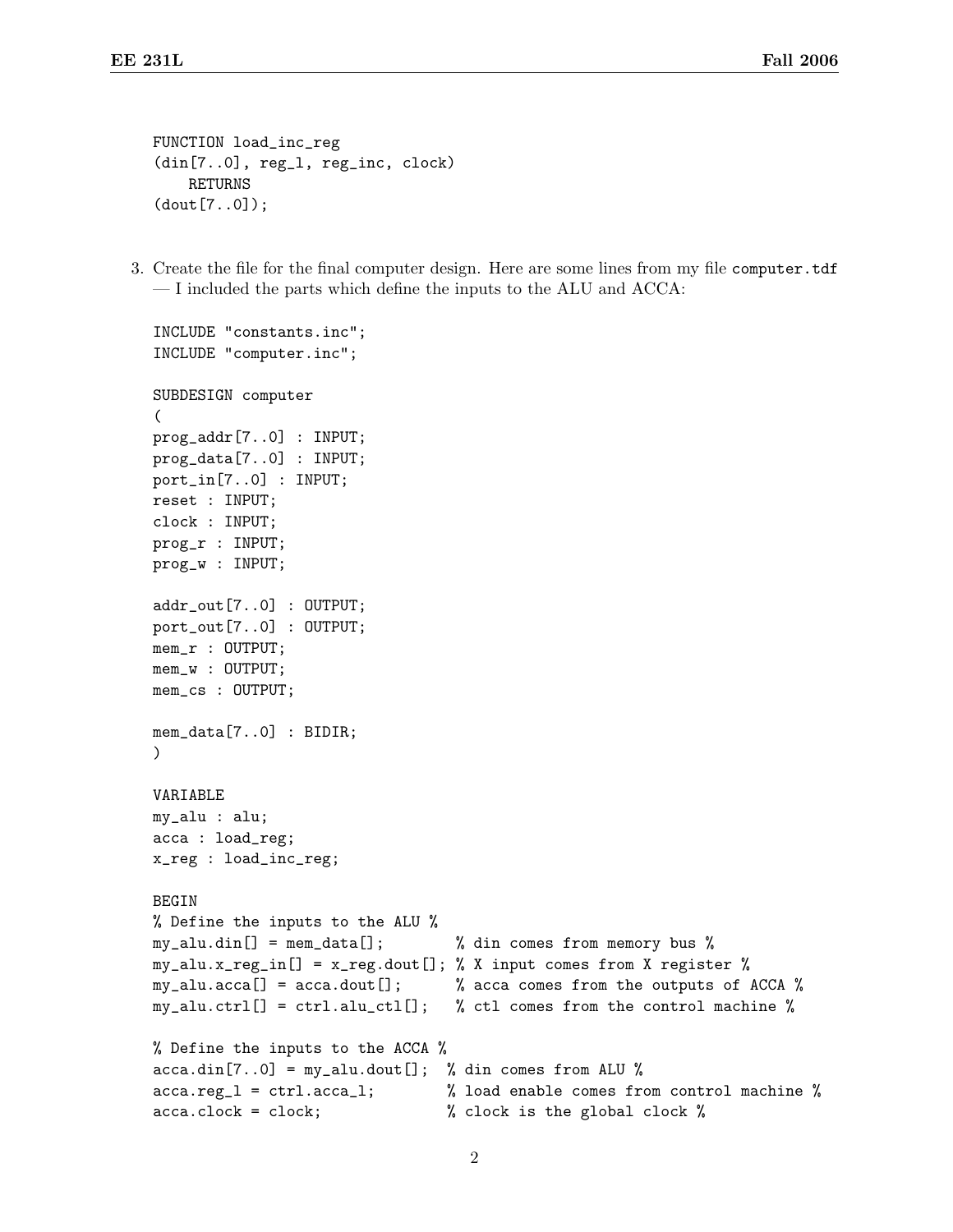You should write this file in pieces – for example, start with the control unit, and make sure that part compiles. (The control unit uses inputs from the instruction register and the carry, which have not yet been defined. Just assign those inputs to a constant value to start, and put in the correct inputs when the appropriate parts are added. For example, you might start with

 $ctrl.insert[] = H"00";$ 

After you add the instruction register, you should change this to:

```
ctrl.insert[] = inst_reg.dot[];
```
4. Simulate the function of the computer. In your simulation, include the inputs to and the outputs from the computer, and the values of the internal registers. Attached is a copy of my simulation. You need to supply the values for the data from memory. I did my simulation by having a clock with an input frequency of 1 MHz. I started with the reset input low, and made sure the control lines from the control state machine were in the proper states. I then brought reset high, and reran the simulation. In order to get data from the memory, both mem\_cs and mem\_r need to be low. When either of these lines were high, I made the input on mem\_data[] to be ZZ (high-impedance). When mem\_cs and mem\_r were both low, I put the values appropriate for the address on the mem\_data[] lines. I assumed the following program was in the memory:

```
LDAA #0x2A
ADAA 0xF0
STAA 0xF1
```
This is what I assumed would be in the necessary memory locations:

| $\rm Address$ | Data |
|---------------|------|
| 0x00          | 0x02 |
| 0x01          | 0x2A |
| 0x02          | 0x04 |
| 0x03          | 0xF0 |
| 0x04          | 0x03 |
| 0x05          | 0xF1 |
| 0xF0          | 0xEB |
| 0xF1          | 0x00 |
|               |      |

At the start of the simulation, when mem\_cs and mem\_r were both low, and addr\_out[] was at 0x00, I put an 0x02 on the mem\_data[] input lines. I then reran the simulation. In the next cycle, when the  $addr\_out[]$  was at 0x01, I put an 0x2A on the mem\_data[] input lines. The instruction LDAA #0x2A is a two-cycle instruction. At the end to the second cycle, I verified that 0x2A was loaded into ACCA.